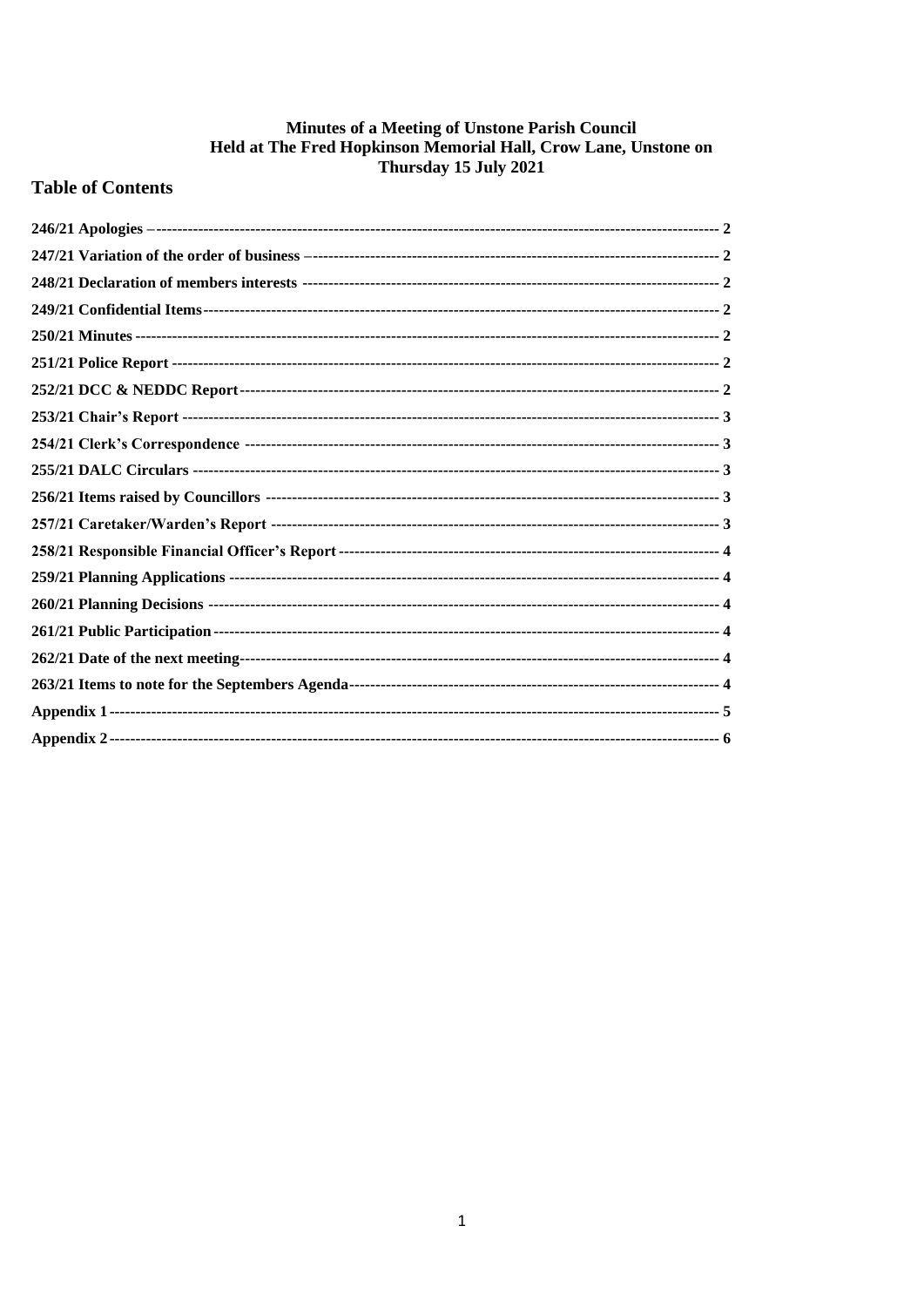#### **Minutes of a Meeting of Unstone Parish Council Held at The Fred Hopkinson Memorial Hall, Crow Lane, Unstone on Thursday 15 July 2021**

**Present:** Cllr Hopkinson (in the Chair) Cllr Land, Perkins, Lilleyman, Smith and Davison

**In Attendance:** E Smith (Relief Clerk/RFO), M Brown (Caretaker/Warden) and 0 members of the Public

<span id="page-1-0"></span>**246/21 Apologies –** Cllr Rogers, Hill and Dale

<span id="page-1-1"></span>**247/21 Variation of the order of business –** No Changes agenda

<span id="page-1-2"></span>**248/21 Declaration of members interests** - No interests declared

- <span id="page-1-3"></span>**249/21 Confidential Items** – No confidential items
- <span id="page-1-4"></span>**250/21 Minutes** of the UPC meeting on Thursday 17 June 2021 **RESOLVED** Approved

#### <span id="page-1-5"></span>**251/21 Police Report**

PCSO Flowers sent a report detailing the following crimes which were reported in the Parish in June: Violent Crime Against a Person x 2 **RESOLVED** to note

#### <span id="page-1-6"></span>**252/21 DCC & NEDDC Report - Cllr Dale reported:**

- 1. **Fleur De Lys application for 2 semis on the car park** I wasn't able to attend the planning committee meeting but did send a late representation which was read out on my behalf to highlight concerns over the impact on flooding and the green belt. I'm pleased to say the Committee rejected the application on these grounds. It not clear yet if the applicant will appeal the decision, but I wouldn't be surprised if they did, so will be keeping a look out.
- 2. **Speeding issues on Crow Lane**  I'm still trying to get a meeting set up for myself, residents, a school rep and a rep from Highways/Police to discuss further. Hopefully this will be scheduled for before the end of the month.
- 3. **Crow Lane Hedge** I've had a few more complaints about the overgrown hedge past the church on Crow Lane. Having raised it again with the Highways Dept, they have written again to the landowner to ask them to sort it (after assurances after the last letter that they would). The next step, assuming it still doesn't get cut, would be for the County to potentially pursue doing the work itself and sending the landowner the bill, but obviously that requires some Legal Services involvement. They're hopeful they will respond and take the necessary action following this second letter.
- 4. The footpath between Whittington Lane park and the Boat Yard (behind the Jockey) is scheduled for a cut back after having had a few complaints
- 5. There's a section of pavement, where the bus stop is, on Main Road, Unstone, opposite the junction with Crow Lane, that's in a bad state of repair and I've had it confirmed that it's going to be repaired soon.
- 6. I've asked while the works are taking place on the cyclepath, whether they can do anything to straighten or secure the foundations of the phone box, in preparation for us starting work on it.
- 7. Peak Resort I'm meeting Rupert Carr at the end of the month, (postponed from this week) so should have more of an update then.
- 8. SYHA still chasing up officers to get an update from SYHA. **RESOLVED** to note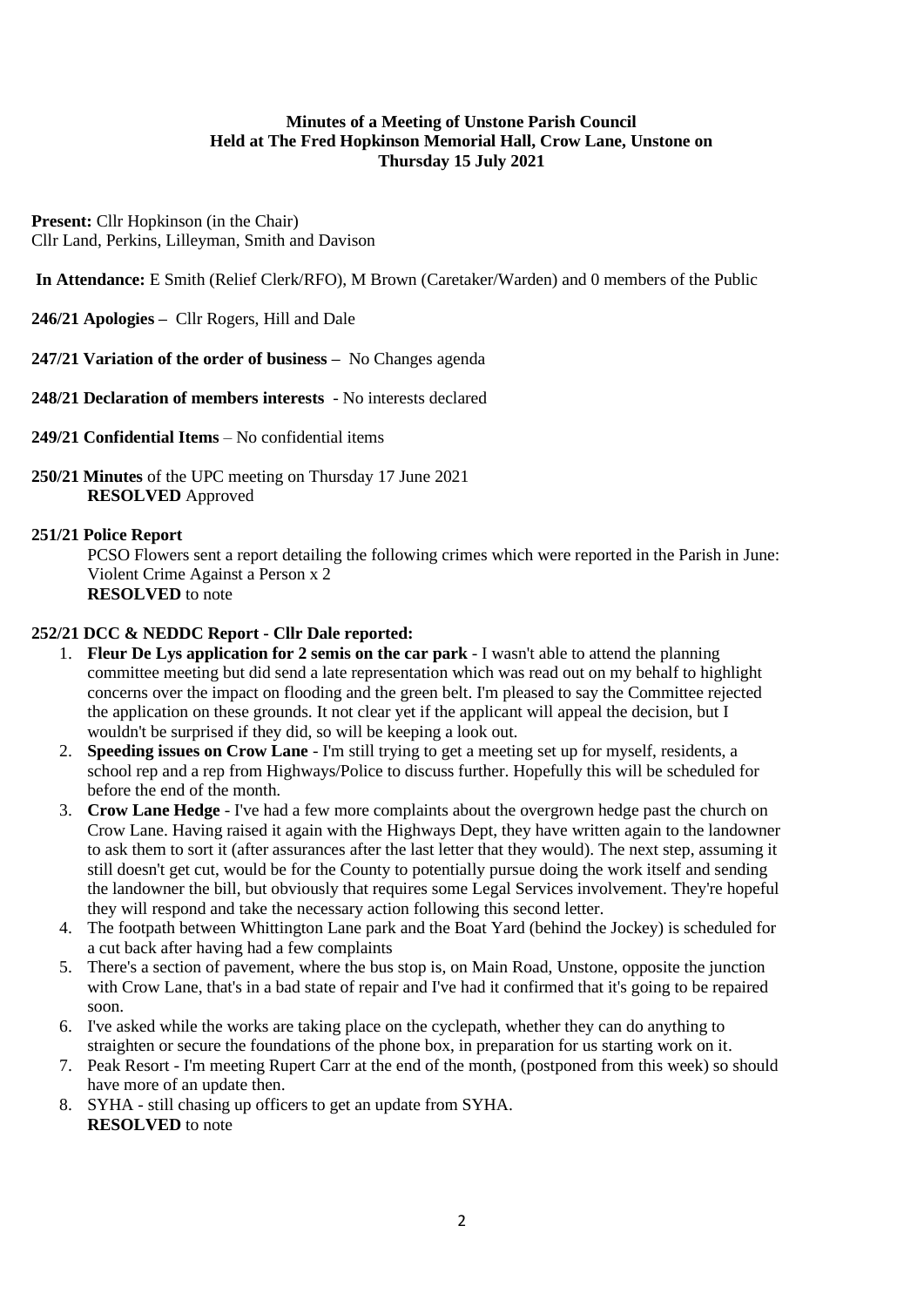#### <span id="page-2-0"></span>**253/21 Chair's Report - The Chair reported:**

The Chair reported that it was a shame to receive a resignation from Cllr Tebbs. Cllr Tebbs was a valued member of the Council. **RESOLVED** Clerk to write a letter on behalf of the Council to V Tebbs.

#### <span id="page-2-1"></span>**254/21 Clerk's Correspondence**

- 1. Advertisement signs on the grass verge adjacent to Apperknowle Cricket Club. The signs have now been removed. **RESOLVED** to note
- 2. Road Works 28-30 September, Whittington Lane for Openreach **RESOLVED** to note
- 3. Road Closure 11-13 August, Whittington Lane for Severn Trent Water **RESOLVED** to note
- 4. Road Closure 29-30 July, Quarry Hill, Troway, Marsh Lane for Derbyshire County Council **RESOLVED** to note
- 5. Annual Independent Play Area Inspections **RESOLVED** approved the play area inspection with NEDDC at a cost of £40 per park 6. Queens Platinum Jubilee Beacons – 2 June 2022
- **RESOLVED** Clerk to enquire what the guidelines are and what the anticipated costs would be.

#### <span id="page-2-2"></span>**255/21 DALC Circulars**

DALC July newsletter had been circulated, copies were available from the Clerk. **RESOLVED** to note

#### <span id="page-2-3"></span>**256/21 Items raised by Councillors**

- 1. Dronfield Town Council Burial Committee Clerk circulated email received from NEDDC. **RESOLVED** Clerk to respond to the email stating they would like the matter referred to NEDDC to reach a decision.
- 2. Refurbishment of Parish Council owned telephone boxes. **RESOLVED** Cllr Dale has stated that this will commence as soon as possible currently recruiting volunteers. Possible ideas for the phone box once completed is a plant swop.
- 3. Full Council meetings at 7pm rather than 7.30pm from September 2021 **RESOLVED** approved
- 4. Royal British Legion Industries (RBLI) outdoor Tommy figure **RESOLVED** purchase a Tommy left facing no words to be added at a cost of £201.00 this will be sited at the War Memorial. Clerk to purchase 30 lamp post poppies.
- 5. Boundary Commission for England This is not going to effect the Unstone Boundary. **RESOLVED** to note

#### <span id="page-2-4"></span>**257/21 Caretaker/Warden's Report**

- 1. Routine checks carried out on all bins, grit bins, dog bins, benches, bus stops etc around parish
- 2. Routine play area inspections and litter picks carried out
- 3. Routine grass cutting, weed control, path clearing, irrigation of flower beds etc.
- 4. Growth on bases of trees at junction of Barrack Road and New Road needed removing as drivers were unable to see when pulling out. The other trees on the green will be cleared in the next couple of week. There are some overhanging branches that may require remedial work once the tree survey has taken place.
- 5. Some of the grass seed has come through at the War memorial, caretaker feels that it will need some topsoil and sow some more in early Autumn.
- 6. PAT testing has been completed in the hall no issues. **RESOLVED** to note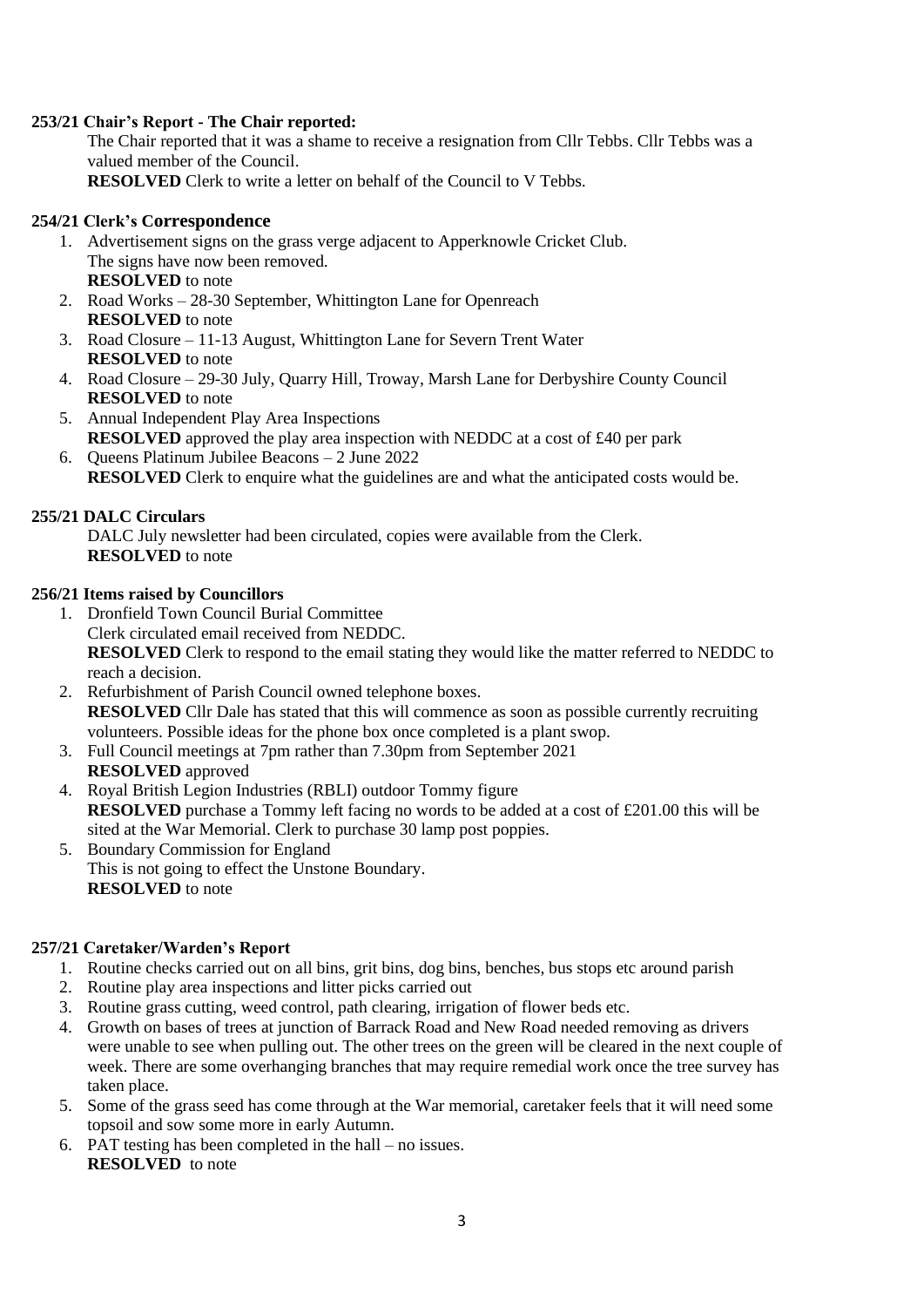#### <span id="page-3-0"></span>**258/21 Responsible Financial Officer's Report**

- 1. The RFO's payment list for June 2021 totalling £18,510.87 had been circulated to Councillors (Appendix 1)
	- **RESOLVED** approved
- 2. The bank reconciliation up to 30 June 2021 had been circulated to Councillors (Appendix 2) **RESOLVED** approved

#### <span id="page-3-1"></span>**259/21 Planning Applications**

NED/20/01124/FL – Construction of two 3 bed semi-detached affordable houses on the redundant car park (Amended Plans) (Amended Title) – Planning Committee meeting regarding this application on 29 June 2021 at 12.30pm if anyone would like to attend circulated to Councillors 22 June 2021. **RESOLVED** to note

NED/21/00575/FL – Construction of 5 bay stable and separate tack shed at Smallholding at the north east end of Springbank, Unstone

**RESOLVED** Issues have been raised regarding the use of the public footpath as a bridle way from the Hall. Clerk to report this to NEDDC and DCC.

NED/21/00746/FL – Application to demolish an existing aviary and replace it with a block of 10 cattery units at Unstone Farm, Chesterfield Road, Unstone

**RESOLVED** No comments made

NED/21/00746/FL – Resubmission of previously approved application 18/00179/FL for conversion of outbuilding to domestic annex in association with the main dwelling at The Old Barns, Lightwood Lane, Middle Handley

**RESOLVED** No comments made

NED/21/00651/FL – Application for dropped kerb outside the property at 209 Sheffield Road, Unstone

**RESOLVED** No comments made

NED/20/00965/FL – Conversion of barn to form dwelling (private drainage system) at Ramshaw Farm, Windmill Lane, Hundall

**RESOLVED** No comments made

NED/21/00674/DISCON – Application to discharge condition 9 (surface water drainage) pursuant of planning permission 17/00881/FL at Summerley Hall, Summerley Lower Road, Apperknowle **RESOLVED** No comments made

Derbyshire County Council – Planning Services Statement of Community Involvement **RESOLVED** No comments made

#### <span id="page-3-2"></span>**260/21 Planning Decisions**

NED/21/00529/FLH – Application for a single storey front extension at 24 High Street, Apperknowle **Conditionally approved 9 July 2021**

NED/20/01124/FL – Construction of two 3 bed semi-detached affordable houses on the redundant car park (Amended Plans) (Amended Title) – **Refused 6 July 2021 RESOLVED** to note

#### <span id="page-3-3"></span>**261/21 Public Participation**

No members of the public were present at the meeting.

#### <span id="page-3-4"></span>**262/21 Date of the next meeting** was confirmed for Thursday 16 September 2021 at 7pm

#### <span id="page-3-5"></span>**263/21 Items to note for the Septembers Agenda**

Christmas Party

The meeting closed at 8.06 pm

Chair's signature………………………………………………………………………16 September 2021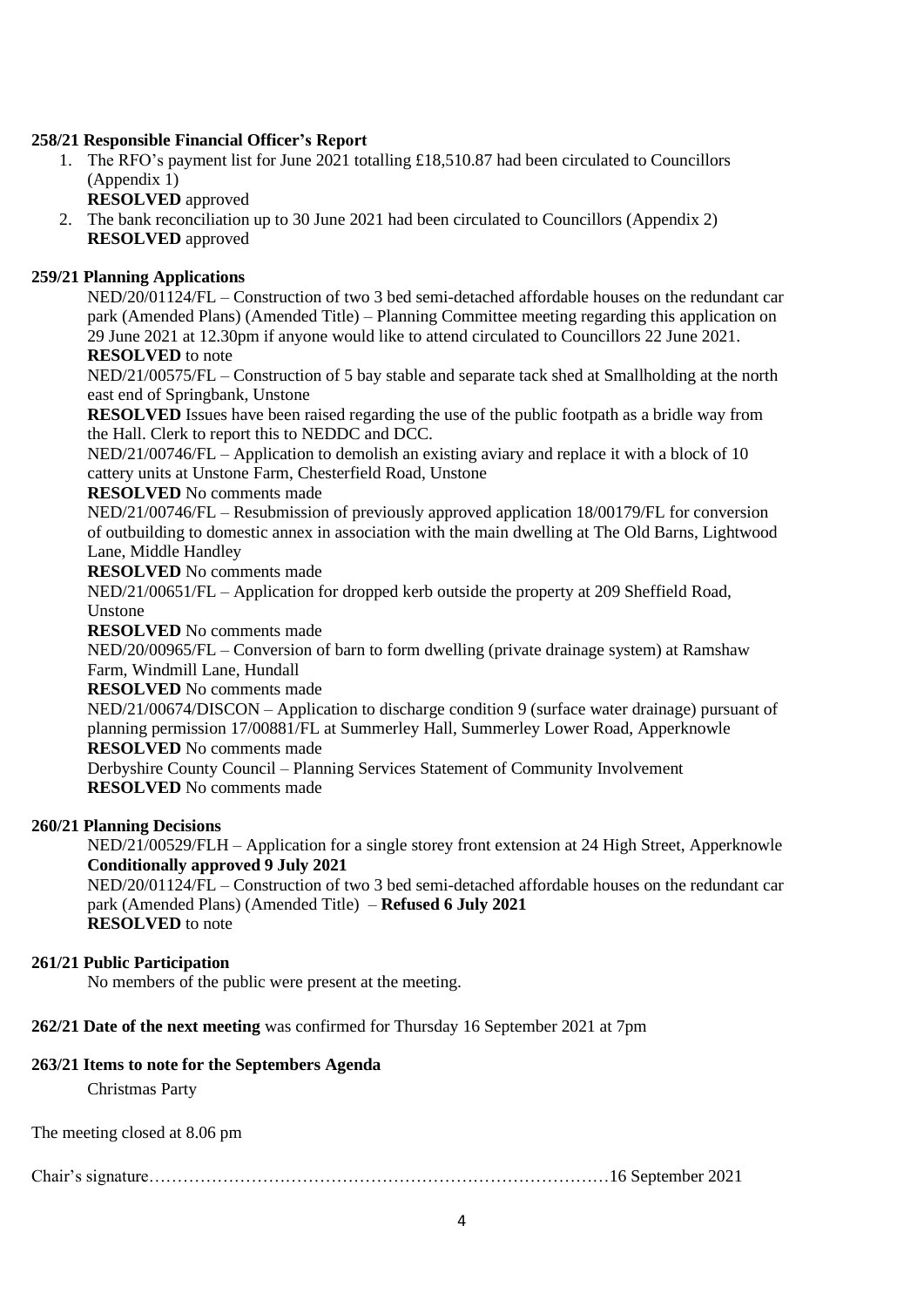## **Appendix 1**

**July Cheque Requests**

<span id="page-4-0"></span>

|             | <b>Payee</b>              | <b>Details</b>                                                   | <b>Amount</b> | <b>Vat Rec</b> | <b>Total</b> |
|-------------|---------------------------|------------------------------------------------------------------|---------------|----------------|--------------|
| D/D         | Leasys                    | Van HP Charge 21/SAT/00074558                                    | £265.89       | £53.17         | £319.06      |
| D/D         | <b>NEDDC</b>              | <b>Trade Waste Collections</b>                                   | £38.09        | £0.00          | £38.09       |
| D/D         | <b>Nest</b>               | Pension Contributions July 2021                                  | £93.01        | £0.00          | £93.01       |
| D/D         | <b>British Telecom</b>    | <b>Quarterly Telephone Bill</b>                                  | 183.90        | £36.78         | £220.68      |
| S/O         | <b>Wish Computers</b>     | Web site management                                              | £23.00        | £0.00          | £23.00       |
| D/D         | <b>Unity Trust</b>        | Diesel, Flowers & Admin fee                                      | £199.60       | £33.12         | £232.72      |
| D/D         | <b>British Gas</b>        | Electric Invoice (01/05 to 31/05/2021)                           | £35.89        | £1.79          | £37.68       |
| D/D         | <b>British Gas</b>        | Gas Invoice (07/05 to 07/06/2021)                                | £42.19        | £2.10          | £44.29       |
| <b>BACS</b> | <b>Broadfield Mowers</b>  | Trimmer Line & Aspen Fuel                                        | £50.41        | £10.09         | £60.50       |
| <b>BACS</b> | <b>Broadfield Mowers</b>  | Replaced link and tested - mower                                 | £37.19        | £7.44          | £44.63       |
| <b>BACS</b> | <b>Broadfield Mowers</b>  | 5L Aspen Fuel                                                    | £16.67        | £3.33          | £20.00       |
| <b>BACS</b> | <b>DCS Cleaning</b>       | June Clean of the Hall                                           | £192.25       | £38.45         | £230.70      |
| <b>BACS</b> | Sorted 4 Safety           | Shoe Chelsea Safety Boot                                         | £120.00       | £24.00         | £144.00      |
| <b>BACS</b> | Keoghs                    | VAT element of insurance costs                                   | £0.00         | £27.00         | £27.00       |
| <b>BACS</b> | <b>Britannia Security</b> | <b>Roller Shutter for Hall</b><br>Basket Bedding, Pack Bedding & | £2,295.00     | £459.00        | £2,754.00    |
| <b>BACS</b> | New Leaf                  | Compost                                                          | £135.00       | £27.00         | £162.00      |
| <b>BACS</b> | <b>E&amp;D Steel Ltd</b>  | Grease away, Mirical gro, Lance etc                              | £41.90        | £8.37          | £50.27       |
| <b>BACS</b> | <b>Miscellaneous</b>      | Payroll July 2021                                                | £3,152.83     | £0.00          | £3,152.83    |
| <b>BACS</b> | <b>HMRC</b>               | Payroll July 2021                                                | £727.06       | £0.00          | £727.06      |
| <b>BACS</b> | North Wingfield PC        | <b>Bedding Plants</b>                                            | £325.00       | £65.00         | £390.00      |
| <b>BACS</b> | Kompan                    | Whittington Lane Equipment                                       | £8,116.13     | £1,623.22      | £9,739.35    |
|             |                           | <b>July 2021 Payments Total</b>                                  | £16,091.01    | £2,419.86      | £18,510.87   |